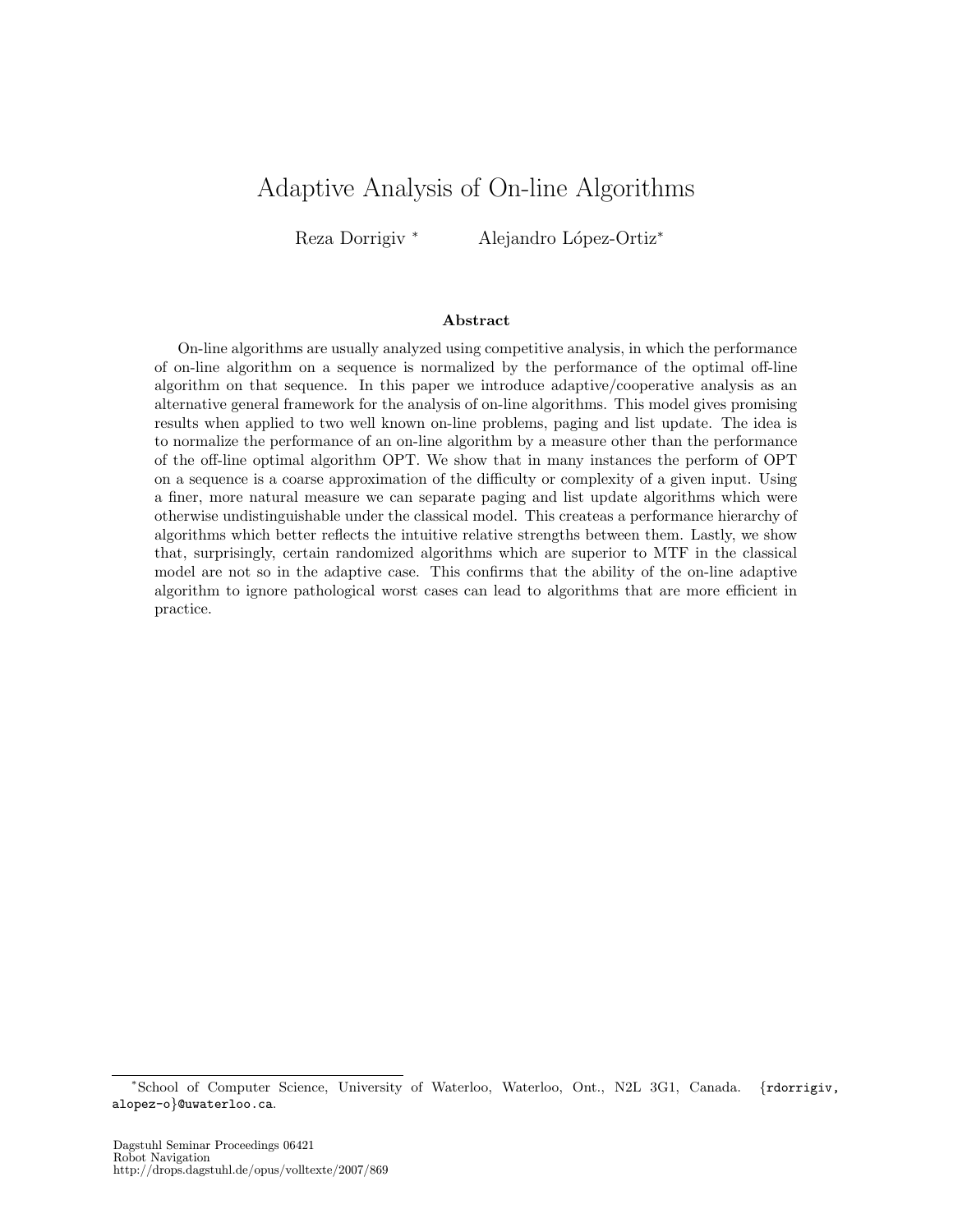## 1 Introduction

There has been extensive research on the analysis of on-line algorithms. The competitive ratio, first introduced formally by Sleator and Tarjan [ST85], has served as a practical measure for the study and classification of on-line algorithms. An algorithm (assuming a cost-minimization problem) is said to be  $\alpha$ -competitive if the cost of serving any specific request sequence never exceeds  $\alpha$ times the optimal cost (up to some additive constant) of an optimal off-line algorithm which knows the entire sequence. The competitive ratio has been applied to a variety of on-line problems and settings: is relatively simple measure to apply yet powerful enough to quantify, to a large extent, the performance of many an on-line algorithm.

Paging and List update are two important and well-studied on-line problems. They were among the first problems to be analyzed using the competitive ratio. A paging algorithm mediates between a slower and a faster memory. Assuming a cache of size  $k$ , it decides which k memory pages to keep in the cache without the benefit of knowing in advance the sequence of upcoming page requests. After receiving the  $i^{th}$  page request the on-line algorithm must decide which page to evict, in the event the request results in a fault and the cache is full. The objective is to design efficient on-line algorithms in the sense that on a given request sequence the total cost, namely the total number of faults, is kept low. Three well known paging algorithms are Least-Recently-Used (LRU), First-In-First-Out (FIFO), and Flush-When-Full (FWF). On a fault, if the cache is full, LRU evicts the page that is least recently requested, FIFO evicts the page that is first brought to the cache, and FWF empties the cache. All these paging algorithms have competitive ratio  $k$ , which is the best among all deterministic on-line paging algorithms [BEY98].

In the list update or the list accessing problem, we have an unsorted list of  $m$  items. The input is a sequence of n requests that should be served in an on-line manner. Let  $A$  be an arbitrary on-line list update algorithm. To serve a request to an item  $x$ ,  $A$  should linearly search the list until it finds x. If x is  $i^{th}$  item in the list, A incurs cost i to access x. Immediately after accessing  $x, \mathcal{A}$  can move x to any position closer to the front of the list at no extra cost. This is called a free exchange. Also A can exchange any two consecutive items at a cost of 1. These are called *paid* exchanges. The idea is to use free and paid exchanges to minimize the overall cost of serving a sequence. This is called the *standard cost model*. Three well known deterministic on-line algorithms are Move-To-Front (MTF), Transpose, and Frequency-Count (FC). MTF moves the requested item to the front of the list and Transpose exchanges the requested item with the item that immediately precedes it. FC maintains a frequency count for each item, updates this count after each access, and makes necessary moves so that the list always contains items in non-increasing order of frequency count. In their seminal paper on competitive analysis, Sleator and Tarjan showed that MTF is 2-competitive, while Transpose and FC do not have constant competitive ratios [ST85].

Shortcomings of competitive analysis It has been observed by numerous researchers [BDB94, BIRS95b, KP00, You94, BF03, PS06] that in certain settings the competitive ratio produces results that are too pessimistic or otherwise found wanting. For example, in the case of paging experimental studies show that LRU has a performance ratio at most four times the optimal off-line [You94, SA88], as opposed to the competitive ratio k. Furthermore, it has been empirically well established that LRU (and/or variants thereof) are, in practice, preferable paging strategies to all other known paging algorithms [SGG02]. This is in contrast to competitive analysis in which the competitive ratio of LRU is the same as FWF and worse than some randomized algorithms. Competitive analysis of list update algorithms has similar drawbacks. While algorithms can generally be more easily distinguished that in the paging case, the experimental study of list update algorithms by Bachrach and El-Yaniv suggests that the relative performance hierarchy as computed by the competitive ratio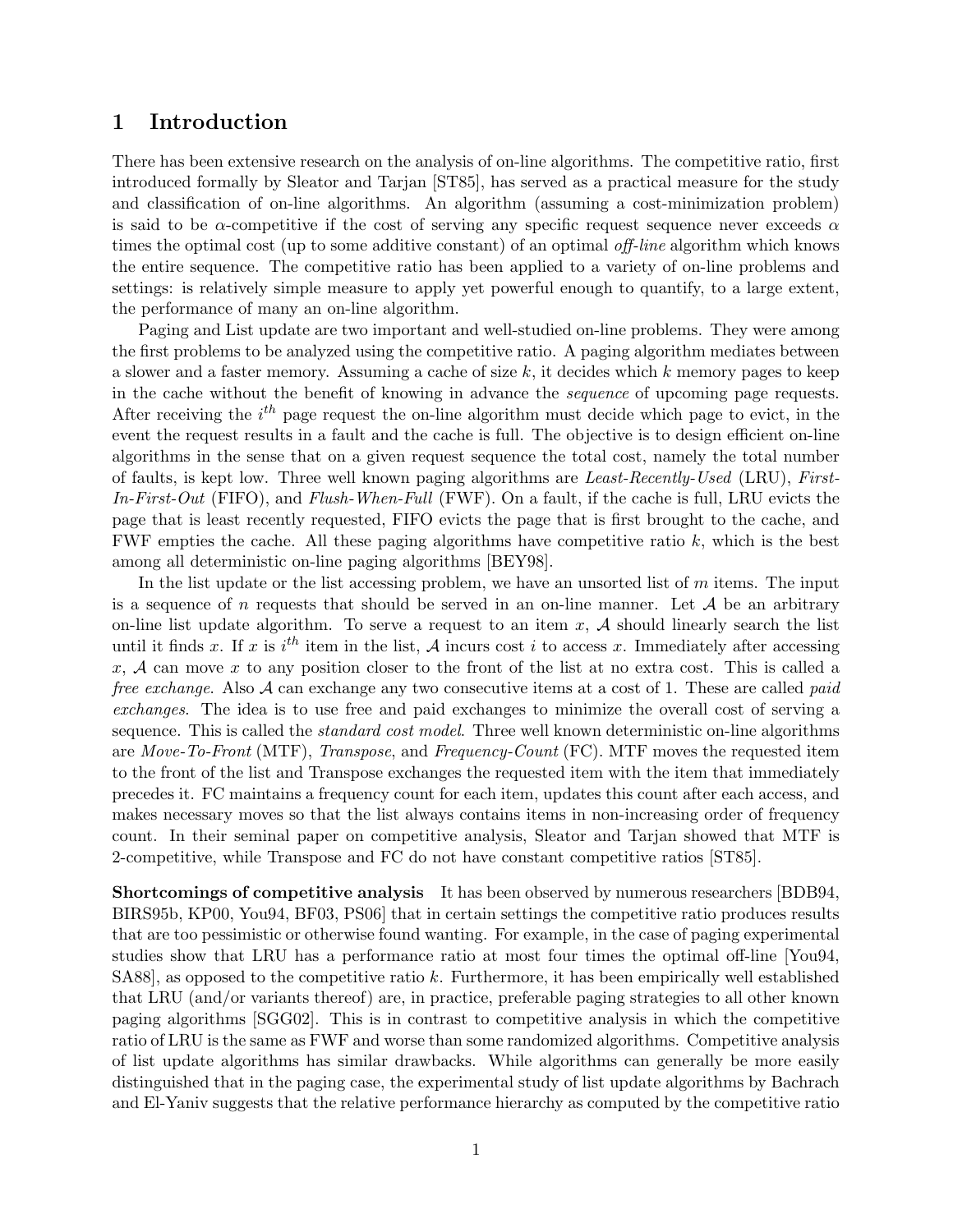does not correspond to the observed relative performance of the algorithms in practice [BEY97]. As well, the validity of standard cost model has been debated. Let  $(a_1, a_2, \ldots, a_m)$  be the list currently maintained by an algorithm  $A$ . Martinez and Roura argued that in a realistic setting a complete rearrangement of all items of the list before  $a_i$  would require time proportional to i, while A incurs a cost proportional to  $i^2$  in the standard cost model to do this [MR00]. Munro argued that, for example, in the case of an access to the last item in a list the true cost of reversing the entire list in an array or a linear link list is  $O(m)$ , while it costs about  $m^2/2$  in the standard cost model. They introduced a new model, which we term the modified cost model, in which the cost of accessing the  $i<sup>th</sup>$  item of the list plus the cost of reorganizing the first i items is linear in i. In this setting, every on-line algorithm has amortized cost of  $\theta(m)$  per access for some arbitrary long sequences, while there are some off-line algorithms with amortized cost of  $\theta(\log m)$  on every sequence. Therefore no on-line list update algorithm has constant competitive ratio in the modified cost model.

A careful study of the competitive ratio reveals the nature of the shortcomings. Chiefly among them are its focus on worst case behaviour and indirect comparison of online algorithms via an offline optimal algorithm. In the former case, this might lead, as observed above, to the competitive ratio declaring two wildly differing algorithms "equal" if they happen to err in the same way in the worst possible input, even though in most other inputs one is superior to the other (e.g. LRU versus FWF). In the latter case, the indirect comparison to an off-line optimal can introduce spurious artifacts due to the comparison of two objects of different types, namely an online and an offline algorithm.<sup>1</sup> Such anomalies have lead to the introduction of many alternatives to competitive analysis of on-line algorithms (see [DLO05] for a comprehensive survey). In this paper we introduce adaptive analysis to on-line algorithms and overcome many of these problems.

Adaptive analysis Standard algorithm analysis expresses performance in terms of the input size. Adaptive analysis takes into account the difficulty of input instances as well. This means that an algorithm has good performance according to adaptive analysis if it performs well on "easy" instances and not too poorly on "difficult" ones. We define adaptive performance of an algorithm by normalizing its traditional performance by the difficulty of input. The two main challenges of adaptive analysis are to find a realistic difficulty measure for input instances and to propose algorithms that perform well under such a measure. Observe that the competitive ratio can be seen as a special case of adaptive analysis, namely the case where the measure of difficulty is the performance of the off-line OPT. Adaptive analysis brings to on-line algorithms the ability to use a finer measure of difficulty. For each problem, we can choose the measure that best reflects the difficulty of the input. It is unlikely that the off-line OPT is such a measure for all cases.

Cooperative Analysis The idea behind cooperative analysis is to give more weight to "wellbehaved" input sequences. Informally, an on-line algorithm has good cooperative ratio if it performs well on good sequences and not too poorly on bad sequences. For example, input sequences for the paging problem have locality of reference in practice, therefore one possibility is to relate goodness of sequences to their amount of locality. Assuming there is a "badness" value for each input sequence, then an algorithm for a cost-minimization problem is said to have cooperative ratio  $\alpha$  if the cost of serving any specific request sequence never exceeds  $\alpha$  times the badness of that sequence. Note that if we consider the difficulty of the input as a particular form of badness, then adaptive analysis is a particular type of cooperative analysis. Another feature of the cooperative

 $1$ To illustrate, consider a consumer wishing to purchase a mountain bike. There are two choices which the user evaluates indirectly by comparing them to an "optimal" racing bike. While in general good racing bikes and mountain bikes have common characteristics, such a comparison would award no points for shock absorbers. Similarly, lightness, which is essential in a racing bike is secondary to sturdiness in the case of the mountain bike, and so on and so forth.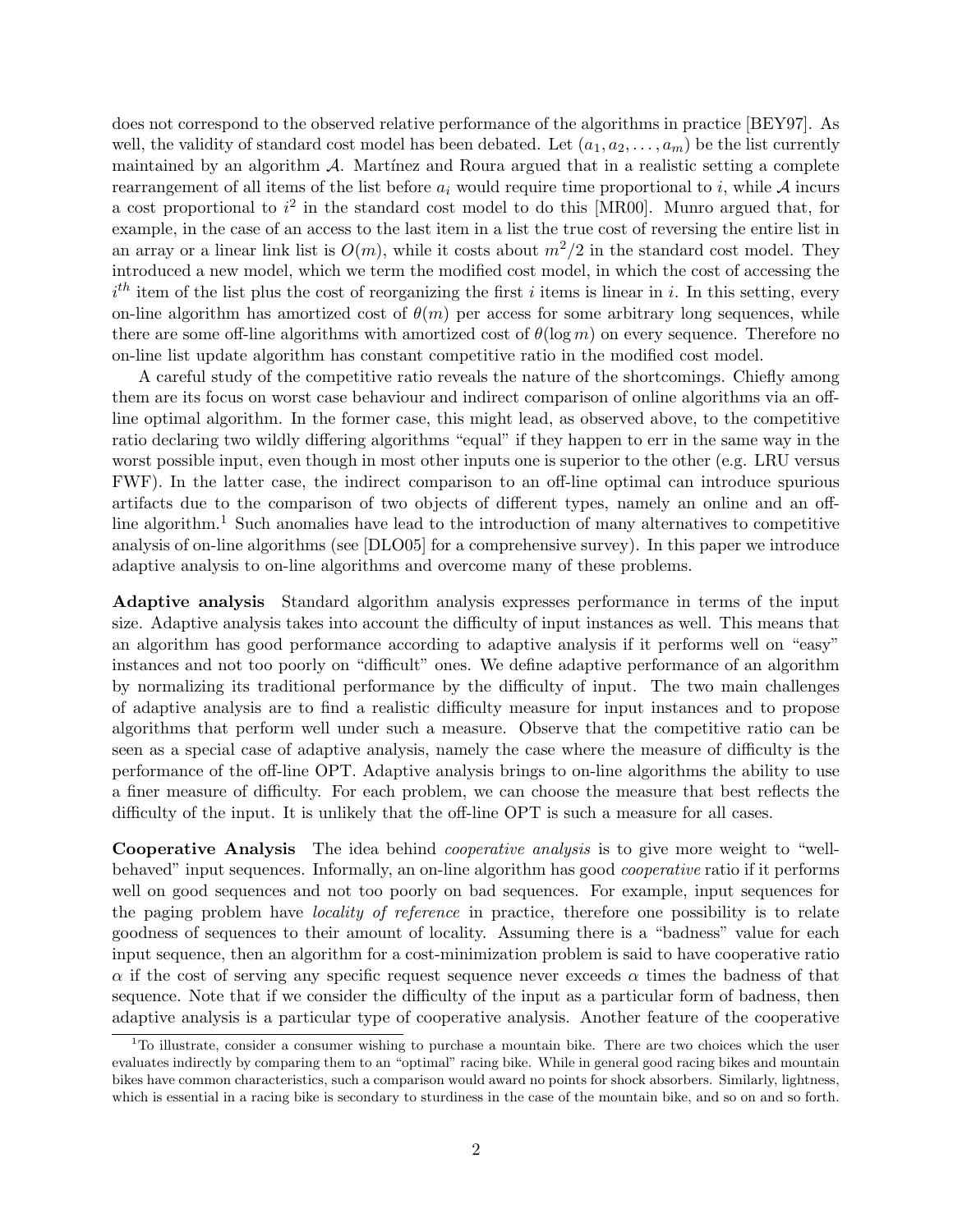ratio is that in certain online problems, the competitive ratio measure might force the algorithm to make a move that is suboptimal in most cases except for a pathological worst case scenario. If the application is such that these pathological cases are agreed to be of lesser importance, then the online strategy can perform somewhat more poorly in these and make the choice that is best for the common case. Observe that the input is no longer assumed to be adversarially constructed. This better reflects the case of paging, in which programmers, compilers and optimized virtual machines (such as JVMs) go to great lengths to maintain and increase locality of reference in the code. The same observation has been made in scenarios such as online robot exploration and network packet switching, in which a robot vacuuming a room or a router serving a packet sequence need only concentrate in well behaved cases. A vacuuming robot need not efficiently vacuum a maze, neither does the router have to keep up with denial-of-service floods. Indeed in the latter case the router might actively choose to drop packets from a DoS stream [DLO06].

Our results We propose cooperative analysis as a new framework for the analysis of on-line algorithms and apply it to paging and list update problems. For paging, we suggest two cooperative measures, the phase-cooperative ratio and the locality-cooperative ratio. We show that phasecooperative ratio gives results similar to the competitive ratio, while locality-cooperative ratio leads to better separation. We obtain tight bounds on the locality-cooperative ratio of several well known paging algorithms and show that LRU is the unique optimum among them. Then we propose a cooperative measure for the list update problem that is based on the locality of reference. We obtain bounds on the performance of well known on-line algorithms and prove the superiority of MTF. Our results apply to both the standard and modified cost models. We also apply our measures to randomized paging and list update algorithms and show that, surprisingly, certain randomized algorithms which are superior to MTF in the classical model are not so in the adaptive case.

## 2 Cooperative Analysis of Paging Algorithms

In this section we consider several badness measures for the cooperative ratio of a specific problem. The *fault rate* of a paging algorithm on a sequence is the number of faults that it incurs on that sequence divided by the length of the sequence. Therefore we can think of the fault rate as a cooperative ratio that considers length of a sequence as its badness. However, observe that we can have sequences of different badness among sequences of the same length and therefore the fault rate is not an ideal measure. Next we describe two more elaborate measures of badness.

### 2.1 Phase-cooperative ratio

An input sequence can be decomposed into phases. Each phase starts right after the last request of the previous phase and contains a maximal subset of requests that has at most k distinct pages. Let  $D(\sigma)$  denote the number of phases in the decomposition of a sequence  $\sigma$ .

**Definition 1** We say that an on-line paging algorithm A has phase-cooperative ratio  $\alpha$  if there is a constant  $\beta$  so that for every sequence  $\sigma: \mathcal{A}(\sigma) \leq \alpha \times D(\sigma) + \beta$ . We define phase-cooperative ratio of A,  $PCR(\mathcal{A})$ , as the smallest number  $\alpha$  so that A has phase-cooperative ratio  $\alpha$ .

First we define the standard paging algorithms. On a fault, Last-In-First-Out (LIFO) evicts the page that is most recently brought to the cache, and *Least-Frequently-Used* (LFU) evicts the page that has been requested the least since entering the cache. LFU and LIFO do not have a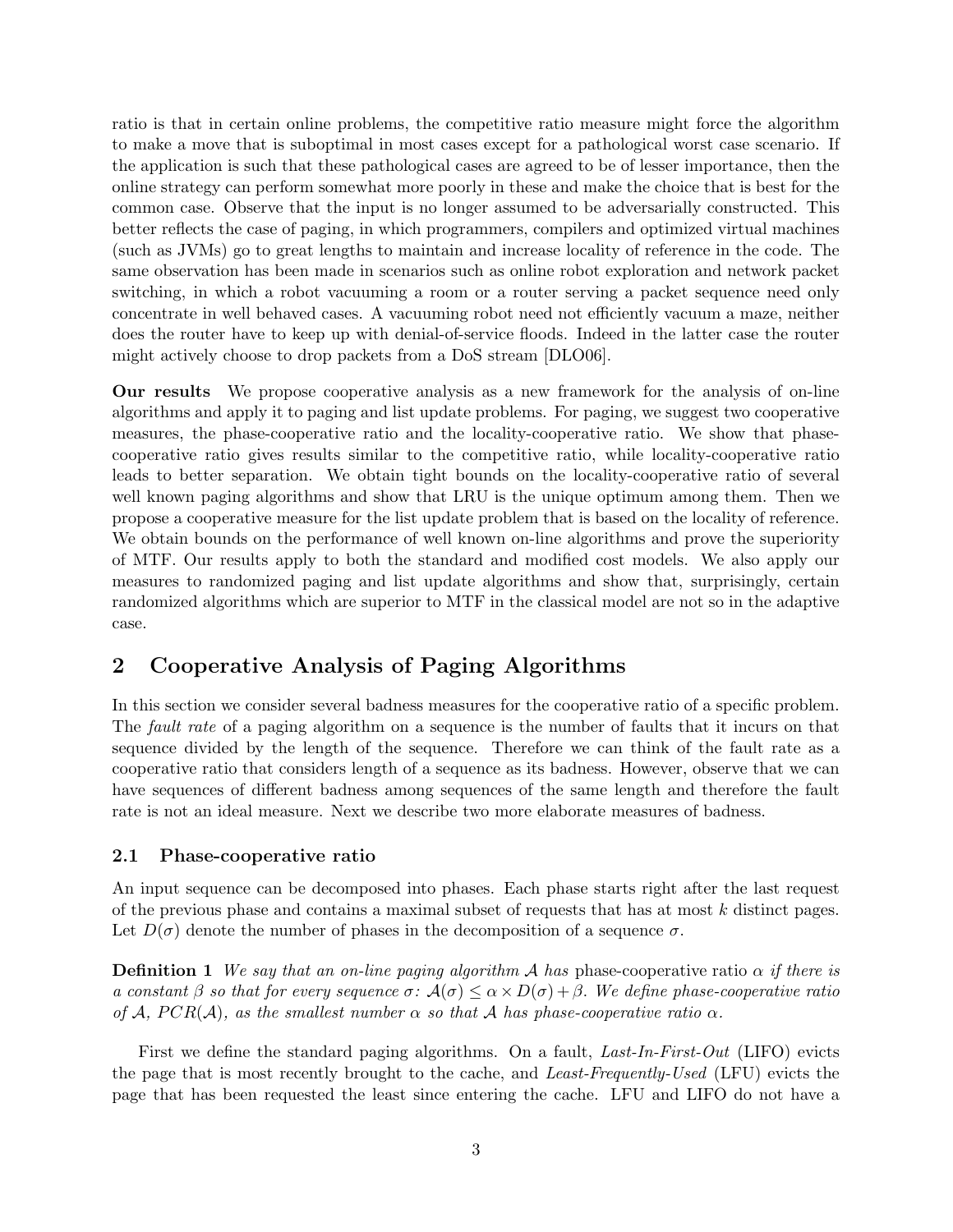constant competitive ratio [BEY98]. A paging algorithm is called conservative if it incurs at most k faults on any sequence that contains at most k distinct pages. A marking algorithm  $\mathcal A$  works in phases: all the pages in the cache are unmarked at the beginning of each phase. We mark any page just after the first request to it. When an eviction is necessary, A should evict an unmarked page. LRU and FIFO are conservative algorithms, while LRU and FWF are marking algorithms.

Theorem 1 Every deterministic on-line paging algorithm has PCR at least k. All marking and conservative algorithms achieve the optimal PCR of k. LFU and LIFO do not have constant PCR.

**Proof:** Let A be an arbitrary deterministic paging algorithm. Consider an adversary that maintains  $k+1$  pages and at each time requests the page that is not in  $\mathcal{A}$ 's cache.  $\mathcal{A}$  incurs a fault on each request of the corresponding sequence. Since the length of each phase is at least  $k$ , we get the desired lower bound. Let  $\sigma$  be a sequence and consider an arbitrary phase  $\varphi$  in its decomposition. Let A be a marking algorithm and B be a conservative algorithm.  $\varphi$  is also a phase of A, therefore A incurs at most k faults in  $\varphi$ . B also incurs at most k faults in  $\varphi$ , because  $\varphi$  contains k distinct pages. Thus,  $\mathcal A$  and  $\mathcal B$  have PCR at most k.

For LIFO, consider the sequence  $\sigma = p_1 p_2 \dots p_k p_{k+1} \{p_k p_{k+1}\}^n$  for an arbitrary integer n. LIFO incurs a fault on all requests of  $\sigma$ , while we have  $D(\sigma) = 2$ . Therefore LIFO does not have constant PCR. For LFU, consider the sequence  $\sigma = p_1^n p_2^n \dots p_{k-1}^n \{p_k p_{k+1}\}^n$  for an arbitrary integer *n*. We have  $D(\sigma) = 2$  and LFU incurs a fault on all last  $2n$  requests. Since we can select an arbitrarily large n, LFU does not have a constant phase-cooperative ratio.  $\Box$ 

#### 2.2 Locality-cooperative ratio

It has been long well established that input sequences for paging show locality of reference in practice. This means that when a page is requested it is more likely to be requested in the near future. One apparent reason for the shortcomings of competitive analysis of paging algorithms is that it does not incorporate locality of references assumptions. Several models have been suggested for paging with locality of reference (e.g. [BIRS95a, IKP96, Tor98, AFG05, PS06, ADLO07]). In our case we need to relate badness of input sequences to their amount of locality. Unfortunately, none of the above models give a quantitative measure of locality.

Using ideas from the *characteristic vector* introduced by Panagiotou and Souza [PS06], we define a quantitative measure for non-locality of paging instances. Consider an input sequence  $\sigma$ . We call a request "non-local" if it is the first request to a page or at least  $k$  distinct pages have been requested since the previous request to this page in  $\sigma$ . The non-locality of  $\sigma$ ,  $\ell(\sigma)$ , is defined as the number of non-local requests in it. If a sequence has high locality of reference, there are not many distinct pages between two consecutive requests to a page. Therefore there are not many non-local requests and the sequence has small non-locality.

**Definition 2** We say that an on-line paging algorithm A has locality-cooperative ratio  $\alpha$  if there is a constant  $\beta$  so that for every sequence  $\sigma: \mathcal{A}(\sigma) \leq \alpha \times \ell(\sigma) + \beta$ . We define locality-cooperative ratio of A,  $LCR(\mathcal{A})$ , as the smallest number  $\alpha$  so that A has locality-cooperative ratio  $\alpha$ .

First we show that LRU is an optimal algorithm according to locality-cooperative ratio.

Theorem 2  $LCR(LRU)=1$ .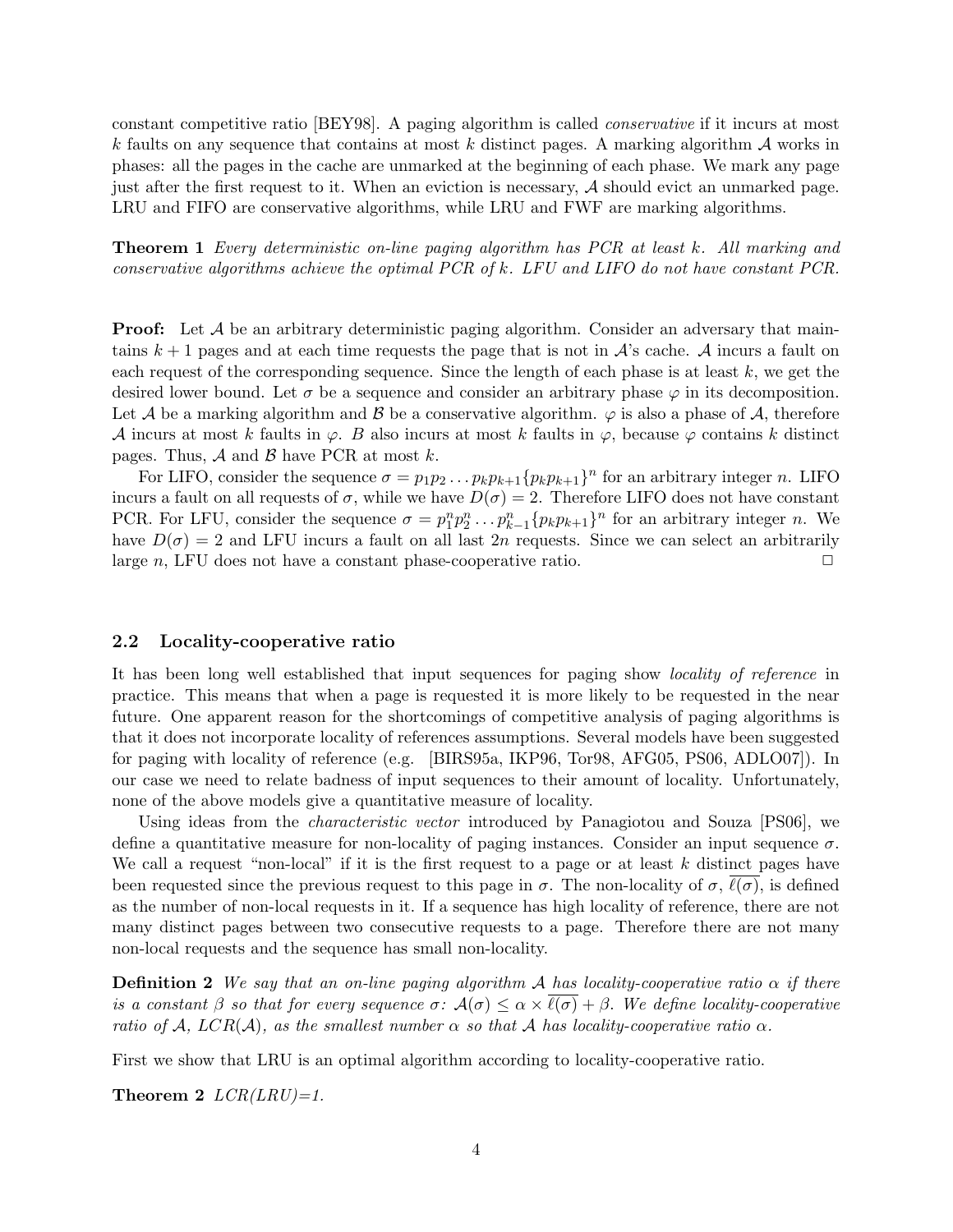**Proof:** LRU always maintains in its cache the last k distinct pages that are requested. Therefore a request is a fault for LRU if and only if it is a non-local request. Thus we have  $LRU(\sigma) = \ell(\sigma)$ , which implies  $LCR(LRU)=1$ .

### **Lemma 1** For any on-line paging algorithm A,  $LCR(A) \geq 1$ .

**Proof:** Consider a sequence  $\sigma$  of length n obtained by requesting an item that is not  $\mathcal{A}$ 's cache at each time. We have  $\mathcal{A}(\sigma) = n$ . On the other hand, each sequence of length n has non-locality at most *n*. Therefore  $\mathcal{A}(\sigma)/\ell(\sigma) \geq n/n = 1$ .

The following lemma shows that marking algorithms are a reasonable choice in general, even if not always optimal.

**Lemma 2** Let A be a conservative or marking algorithm. We have  $LCR(A) \leq k$ .

**Proof:** Let  $\sigma$  be an arbitrary sequence and let  $\varphi$  be an arbitrary phase of the decomposition of  $\sigma$ . We know that A incurs at most k faults on  $\varphi$ . We claim that the first request of  $\varphi$  is always nonlocal. If this is the first phase, then this is the first request to a page and is non-local by definition. Otherwise, it should be different from  $k$  distinct pages that are requested in the previous phase. Therefore it is not requested in the previous phase and at least k distinct pages are requested since the last request to this page. Thus we have at most  $k$  faults and at least one non-local request in each phase and this proves the desired upper bound.  $\Box$ 

Other well known algorithms are not optimal under the locality-cooperative ratio.

Lemma 3  $LCR(FIFO) = k$ .

**Proof:**  $LCR(FIFO) \leq k$  follows from Lemma 2. For  $LCR(FIFO) \geq k$  consider an arbitrary long sequence  $\sigma$  that consists of  $k+1$  pages.  $\sigma$  starts with  $\sigma_0 = p_1p_2 \dots p_k p_1p_2 \dots p_{k-1}p_{k+1}p_1p_2 \dots p_{k-1}$ . After this initial subsequence,  $\sigma$  consists of several blocks. Each block starts right after the previous block and contains  $2k-1$  requests to k distinct pages. Let p be the page that is not in the cache at the beginning of a block B, q be the page that is requested just before B, and P be the set of  $k-1$ pages that are requested in the previous block and are different from q. B starts by an arbitrary permutation  $\pi$  of P, then has a request to page p, and finally ends by another copy of  $\pi$ . It is easy to verify that FIFO incurs a fault on the last k requests of each block while only the middle request of every block is non-local. Therefore  $LCR(FIFO) \geq k$ .

We can obtain a similar lower bound for FWF by considering the sequence obtained by sufficient repetition of pattern  $p_1p_2 \ldots p_kp_{k+1}p_kp_{k-1} \ldots p_2$ .

Lemma 4  $LCR(FWF) = k$ .

Lemma 5 LFU and LIFO do not have constant LCR.

**Proof:** Consider the sequence  $\sigma = p_1^n p_2^n \dots p_{k-1}^n \{p_k p_{k+1}\}^n$  for some arbitrary integer *n*. LFU incurs a fault on the last 2n requests of  $\sigma$ . Only the first request to a page is non-local in  $\sigma$  and we have  $\ell(\sigma) = k + 1$ . Since n can be selected arbitrary larger than k, LFU does not have constant LCR. For LIFO, consider the sequence  $p_1p_2 \ldots p_k p_{k+1} \{p_kp_{k+1}\}^n$  for some arbitrary integer n. LIFO incurs a fault on all requests of  $\sigma$ , while we have  $\ell(\sigma) = k+1$ . n can be arbitrary large and therefore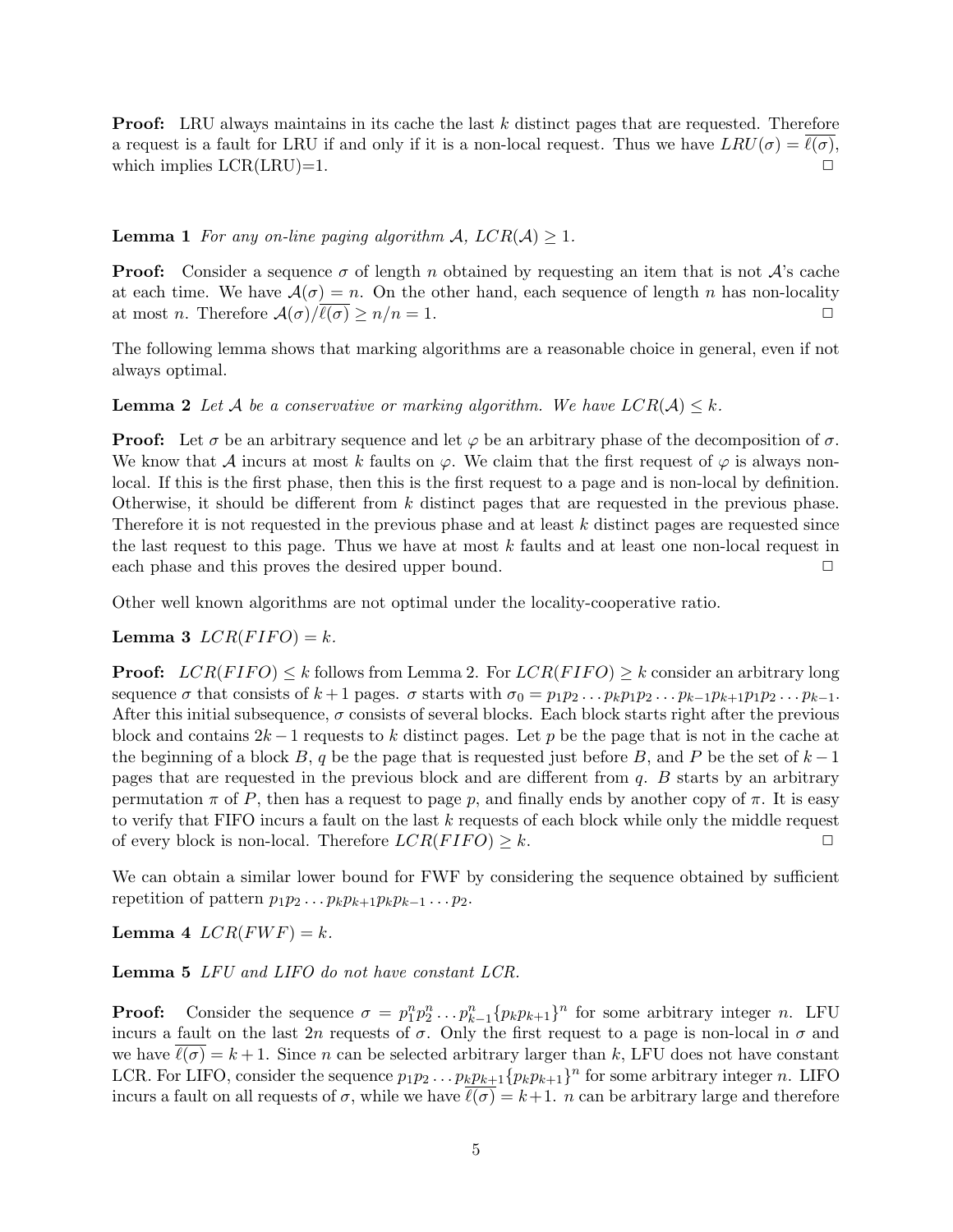LIFO does not have constant LCR. ◯

LRU-2 is another paging algorithm proposed by O'Neil et al. for database disk buffering [OOW93]. On a fault, LRU-2 evicts the page whose second to the last request is least recent. If there are pages in the cache that have been requested only once so far, LRU-2 evicts the least recently used among them. O'Neil et al. provided experimental results supporting that LRU-2 performs better than LRU in database systems. Recently, Boyar et al. theoretically analyzed LRU-2 using the competitive ratio and the relative worst order ratio [BEL06]. The relative worst order ratio [BF03, BFL05] allows for the direct comparison of on-line algorithms. Informally, for a given request sequence the measure considers the worst-case ordering (permutation) of the sequence, for each of the two algorithms, and compares their behaviour on these orderings. Boyar et al. proved that LRU-2 has competitive ratio  $2k$ , which is worse than FWF. Using the relative worst order ratio, they showed that LRU-2 and LRU are asymptotically comparable in LRU-2's favor.

In contrast, in a forthcoming paper in SODA'07, Angelopoulos et al. proved that LRU is the unique optimal paging algorithm under the locality of reference assumptions [ADLO07]. Therefore when we have locality of reference, their results suggest that LRU performs better than LRU-2.

In what follows, we show that LRU-2 has locality-cooperative ratio k. Therefore although LRU-2 is worse than LRU, it is not worse than FWF. This refinement of the competitive ratio using the cooperative ratio is consistent with the results of [ADLO07] which incorporates locality of reference, but inconsistent with the results of [BEL06] which do not consider locality of reference.

#### **Theorem 3**  $LCR(LRU-2) = k$ .

**Proof:** [Lower bound] Let  $\sigma$  be the sequence obtained by n repetitions of the block  $b =$  $p_1p_2...p_{k-1}p_kp_kp_{k-1}...p_1p_{k+1}p_{k+1}$  for some arbitrary integer n. The first block of  $\sigma$  contains  $k + 1$  non-local requests. In each subsequent block, only two requests are non-local, namely the first request to  $p_k$  and the first request to  $p_{k+1}$ . Consider a page  $p_i$  for  $1 \le i \le k-1$  and a block  $b_j$ for  $2 \leq j \leq n$ . There are at most  $k-1$  distinct pages between the first request to  $p_i$  in  $b_j$  and the previous request to  $p_i$  (which is in the previous block), since  $p_k$  is not requested in this period. Thus the first request to  $p_i$  in  $b_j$  is not non-local. Also  $p_{k+1}$  is not requested between the two requests to  $p_i$  in  $b_j$ . Therefore the second request to  $p_i$  in  $b_j$  is not non-local either. The first request to  $p_k$  and the first request to  $p_{k+1}$  in  $b_j$  are non-local. Thus we have  $\ell(\sigma) = k + 1 + 2(n - 1)$ . LRU-2 incurs  $k+1$  faults in the first block and evicts  $p_1$  on the first access to  $p_{k+1}$ . At the beginning of each subsequent block,  $p_1$  is missing from the cache. Then for  $1 \leq i \leq k-1$ , LRU-2 incurs a fault on  $p_i$ and evicts  $p_{i+1}$ . On the first request to  $p_k$ , LRU-2 incurs a fault and evicts  $p_{k-1}$ . It has a hit on the second request to  $p_k$ . Then it faults on  $p_{k-1}$  and evicts  $p_{k-2}$ , faults on  $p_{k-2}$  and evicts  $p_{k-3}$ ,... faults on  $p_2$  and evicts  $p_1$ , faults on  $p_1$  and evicts  $p_{k+1}$ , faults on  $p_{k+1}$  and evicts  $p_1$ . Finally it has a hit on the last request to  $p_{k+1}$ . Thus it incurs 2k faults in each block other than the first one and we have LRU- $2(\sigma) = k + 1 + 2k(n - 1)$ . Therefore

$$
\frac{\text{LRU-2}(\sigma)}{\ell(\sigma)} = \frac{k+1+2k(n-1)}{k+1+2(n-1)}
$$

As n grows, this ratio becomes arbitrary close to k and we have LCR(LRU-2)  $\geq k$ .

[Upper bound] Let  $\sigma$  be an arbitrary sequence of page requests. Partition  $\sigma$  into a set of consecutive blocks so that each block consists of a maximal sequence that contains exactly one non-local request. Note that each block starts with a non-local request and all other requests of the block are local. We prove that LRU-2 incurs at most k faults in each block. Let  $B_1, B_2, \ldots, B_m$  be the blocks of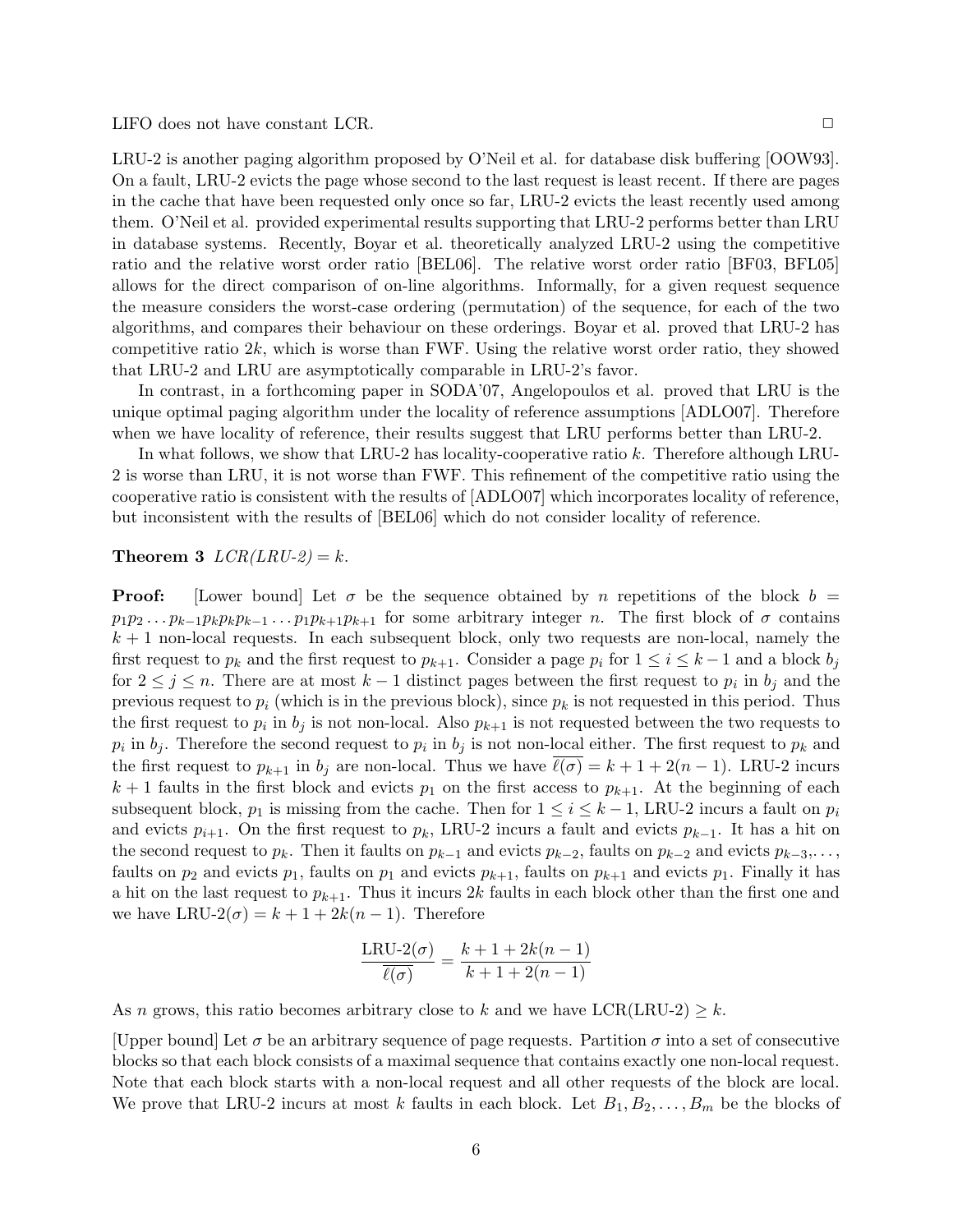$\sigma$ .  $B_1$  contains requests to one page and LRU-2 incurs one fault on it. Consider an arbitrary block  $B_i$  for  $i > 1$ , let p be the first request of  $B_i$ , and let  $p_1, p_2, \ldots, p_{k-1}$  be the  $k-1$  most recently used pages before the block  $B_i$  in this order. We have  $p \notin P = \{p_1, p_2, \ldots, p_{k-1}\},$  because p is a non-local request. We claim that each request of  $B_i$  is either to p or to a page of P. Assume for the sake of contradiction that  $B_i$  contains a request to a page  $q \notin \{p\} \cup P$  and consider the first request to q in  $B_i$ . All pages  $p, p_1, p_2, \ldots, p_{k-1}$  are requested since the previous request to q. Therefore at least k distinct pages are requested since the last request to q and q is non-local. This contradicts the definition of a block. Therefore  $B_i$  contains at most k distinct pages.

We claim that LRU-2 incurs at most one fault on every page  $q$  in phase  $B_i$ . Assume that this is not true and LRU-2 incurs two faults on a page  $q$  in  $B_i$ . Therefore  $q$  is evicted after the first request to it in  $B_i$ . Assume that this eviction happened on a fault on a page r and consider the pages that are in LRU-2's cache just before that request. Since  $r \in \{p\} \cup P$  is not in the cache and  $|\{p\} \cup P| = k$ , there is a page  $s \notin \{p\} \cup P$  in the cache. The last request to s is before the last request to  $p_{q-1}$  before the block  $B_i$ , while the second last request to q is after this request. Therefore LRU-2 does not evict  $q$  on this fault, which is a contradiction. Thus, LRU-2 contains at most k distinct pages in each block and incurs at most one fault on each page. Hence, LRU-2( $\sigma$ )  $\leq$  km, and LRU-2( $\sigma$ )  $\sqrt{\ell(\sigma)} \leq km/m = k$ .

We can extend the definition of locality-cooperative ratio to randomized paging algorithms by considering their expected cost. A randomized paging algorithm  $A$  has locality-cooperative ratio α if there is a constant β so that the expected cost of A on each sequence  $\sigma$ , denoted by  $E(\mathcal{A}(\sigma))$ , is at most  $\alpha \times \ell(\sigma) + \beta$ . While no deterministic on-line paging algorithm can have competitive ratio better than  $k$ , there are randomized algorithms with better competitive ratio. The algorithm MARK, introduced by Fiat et al. [FKL<sup>+91]</sup>, is  $2H_k$ -competitive, where  $H_k$  is the  $k^{th}$  harmonic number. MARK also reles on phases as defined above. On a fault, MARK evicts a page chosen uniformly at random from among the unmarked pages. Let  $\sigma$  be a sequence and  $\varphi_1, \varphi_2, \ldots, \varphi_m$  be its phases. A page requested in phase  $\varphi_i$  is called *clean* if it was not requested in phase  $\varphi_{i-1}$  and stale otherwise. Let  $c_i$  be the number of clean pages requested in phase  $\varphi_i$ . Fiat et al. proved that the expected number of faults MARK incurs on phase  $\varphi_i$  is  $c_i(H_k - H_{c_i} + 1)$ .

#### **Theorem 4**  $LCR(MARK) = H_k$ .

**Proof:** [Lower bound] Consider the sequence  $\sigma = \{p_1p_2 \dots p_kp_{k+1}p_kp_{k-1} \dots p_2\}^n$  for some integer n.  $\sigma$  has 2n phases, each odd phase has the form  $p_1p_2 \ldots p_k$  and each even phase has the form  $p_{k+1}p_k \ldots p_2$ . Also each phase has only one clean page, namely its first request. Therefore we have  $c_i = 1$  for  $1 \leq i \leq 2n$  and the expected number of faults MARK incurs on each phase is  $1 \times (H_k - H_1 + 1) = H_k$ . Thus  $E(MARK(\sigma)) = 2nH_k$ . Only the first request of each phase is non-local and we have  $\overline{\ell(\sigma)} = 2n$ . Hence  $E(MARK(\sigma))/\overline{\ell(\sigma)} = 2nH_k/2n = H_k$ .

[Upper bound] Consider an arbitrary sequence  $\sigma$  and let  $\varphi_1, \varphi_2, \ldots, \varphi_m$  be its phases. Suppose that the  $i^{th}$  phase has  $c_i$  clean pages. Therefore the expected cost of MARK on  $\sigma$  is  $\sum_{i=1}^{n} c_i (H_k - H_{c_i} + 1) \leq \sum_{i=1}^{n} c_i H_k$ . The first request to a clean page in a phase is non-local because it is not among the  $k$  distinct pages that are requested in the previous phase. Therefore we have  $\overline{\ell(\sigma)} \geq \sum_{i=1}^n c_i$ . We have

$$
\frac{E(MARK(\sigma))}{\ell(\sigma)} \le \frac{\sum_{i=1}^n c_i H_k}{\sum_{i=1}^n c_i} = \frac{H_k \sum_{i=1}^n c_i}{\sum_{i=1}^n c_i} = H_k.
$$

Since this holds for every sequence  $\sigma$ , we have  $LCR(MARK) \leq H_k$ .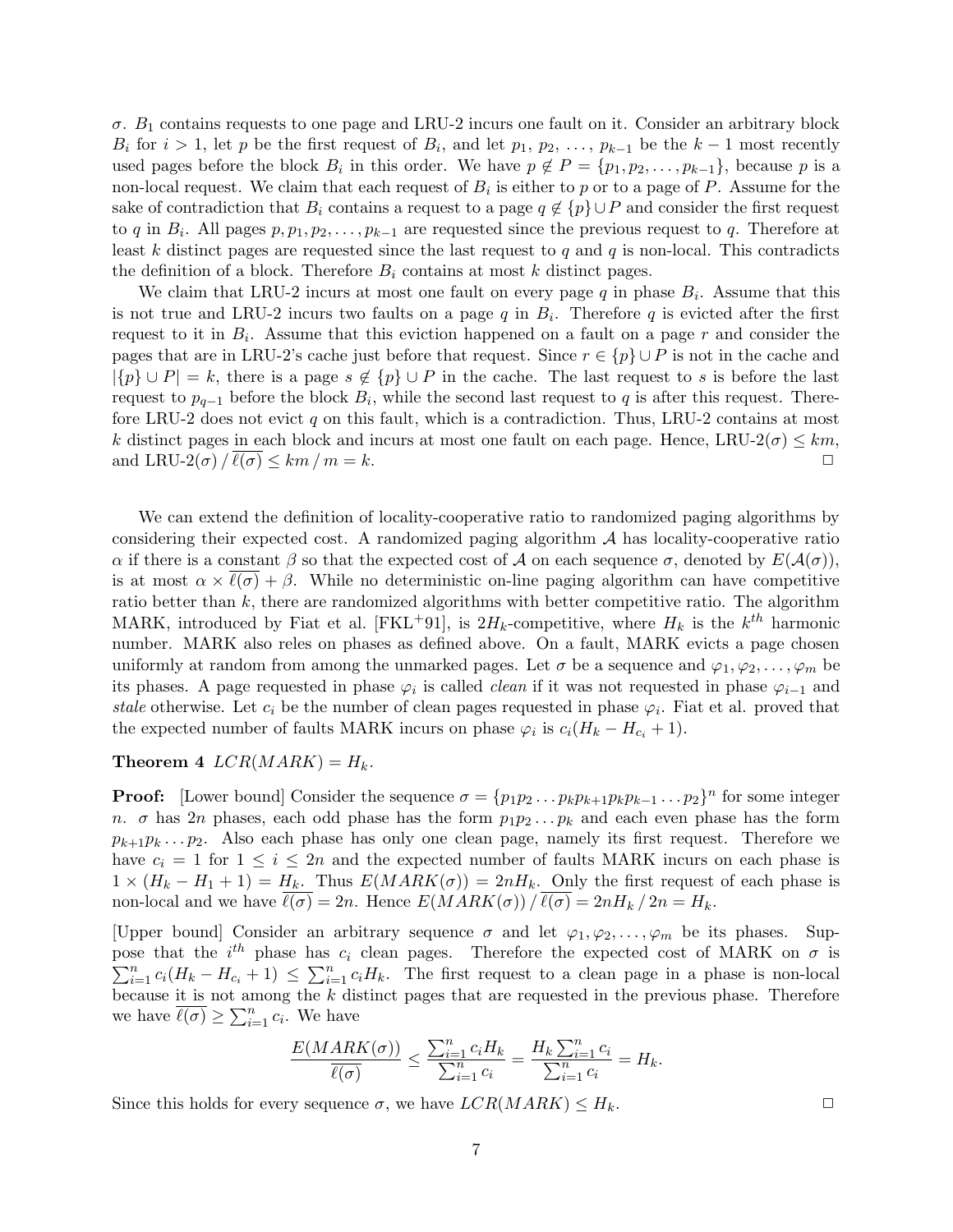## 3 Cooperative Analysis of List Acess Algorithms

In this section we apply cooperative analysis to the list update problem. Our results hold for both standard and modified cost models. For the sake of simplicity, in this paper we only consider the static list update problem. This means that we only have accesses and do not have any insert or delete operations. In particular, we have a set  $S = \{a_1, a_2, \ldots, a_m\}$  of m items which are initially organized as a list  $\mathcal{L}_0 = (a_1, a_2, \ldots, a_m)$ . Results of this paper can be easily extended to the dynamic version of the problem.

We first propose a notion of badness for the list update problem. Several authors have pointed out that input sequences of list update algorithms in practice show locality of reference [HH85, Sch98, BEY98] and indeed on-line list update algorithms try to take advantage of this property [HH85, RWS94]. Therefore we can consider locality as a possible definition of goodness. For a sequence  $\sigma$  of length n, we define  $d_{\sigma}[i]$  for  $1 \leq i \leq n$  as either 0 if this is the first request to item  $\sigma[i]$ , or otherwise, the number of distinct items that are requested since the last request to  $\sigma[i]$ (including  $\sigma[i]$ ). Now we define  $\ell(\sigma)$ , the non-locality of a sequences  $\sigma$ , as  $\ell(\sigma) = \sum_{1 \leq i \leq n} d_{\sigma}[i]$ . We also slightly modify the cost model: We do not charge algorithms for their first access to an item. This causes only a constant change in the total cost. Now we are ready to define *locality-cooperative* ratio.

**Definition 3** We say that an on-line list update algorithm A has locality-cooperative ratio  $\alpha$  if there is a constant  $\beta$  so that for every sequence  $\sigma$ ,  $\mathcal{A}(\sigma) \leq \alpha \times \overline{\ell(\sigma)} + \beta$ . We define locality-cooperative ratio of A,  $LCR(\mathcal{A})$ , as the smallest number  $\alpha$  so that A has locality-cooperative ratio  $\alpha$ .

Next we study the performance of on-line list update algorithms under this new measure. Observe that if an on-line algorithm does not use paid exchanges (in the standard cost model), then it incurs the same cost on each sequence in both models. Almost all well known on-line list update algorithms, and in particular all algorithms we consider in this paper, do not use paid exchanges. Therefore all our results apply to both models. Note that the performance of off-line algorithms changes dramatically in the modified model and that is why no on-line algorithm has constant competitive ratio in this model. However, we do not compare on-line algorithms to off-line algorithms in our measure.

### **Theorem 5** For any on-line list update algorithm  $A, 1 \leq LCR(A) \leq m$ .

**Proof:** [Upper bound] Consider an arbitrary sequence  $\sigma$  of length n. Since the maximum cost that A incurs on a request is m, we have  $\mathcal{A}(\sigma) \leq n \times m$ . We have  $d_{\sigma}[i] \geq 1$  for at least  $n-m$  values of i (at most m values can be 0). Thus  $\overline{\ell(\sigma)} \geq n-m$ . Therefore  $\frac{A(\sigma)}{\ell(\sigma)} \leq \frac{n \times m}{n-m}$  $\frac{n \times m}{n-m}$ . The right hand side of this inequality can become arbitrary close to  $m$  by selecting a large enough  $n$ . Therefore we have  $LCR(\mathcal{A}) \leq m$ .

[Lower bound] Consider a sequence  $\sigma$  of length n obtained by requesting the item that is in the last position of list maintained by A at each time. We have  $A(\sigma) \ge (n-m) \times m$ . Also we have  $d_{\sigma}[i] \leq m$  for  $1 \leq i \leq n$ , because we have at most m distinct items. Therefore  $\ell(\sigma) \leq n \times m$ , and  $\mathcal{A}(\sigma)$  $\frac{A(\sigma)}{\ell(\sigma)} \geq \frac{(n-m)\times m}{n\times m}$  $\frac{-m}\max_{n \times m}$ . Since *n* can be arbitrarily larger than *m*, we get  $LCR(\mathcal{A}) \geq 1$ .

The following lemma shows that MTF is an optimal algorithm according to locality-cooperative ratio.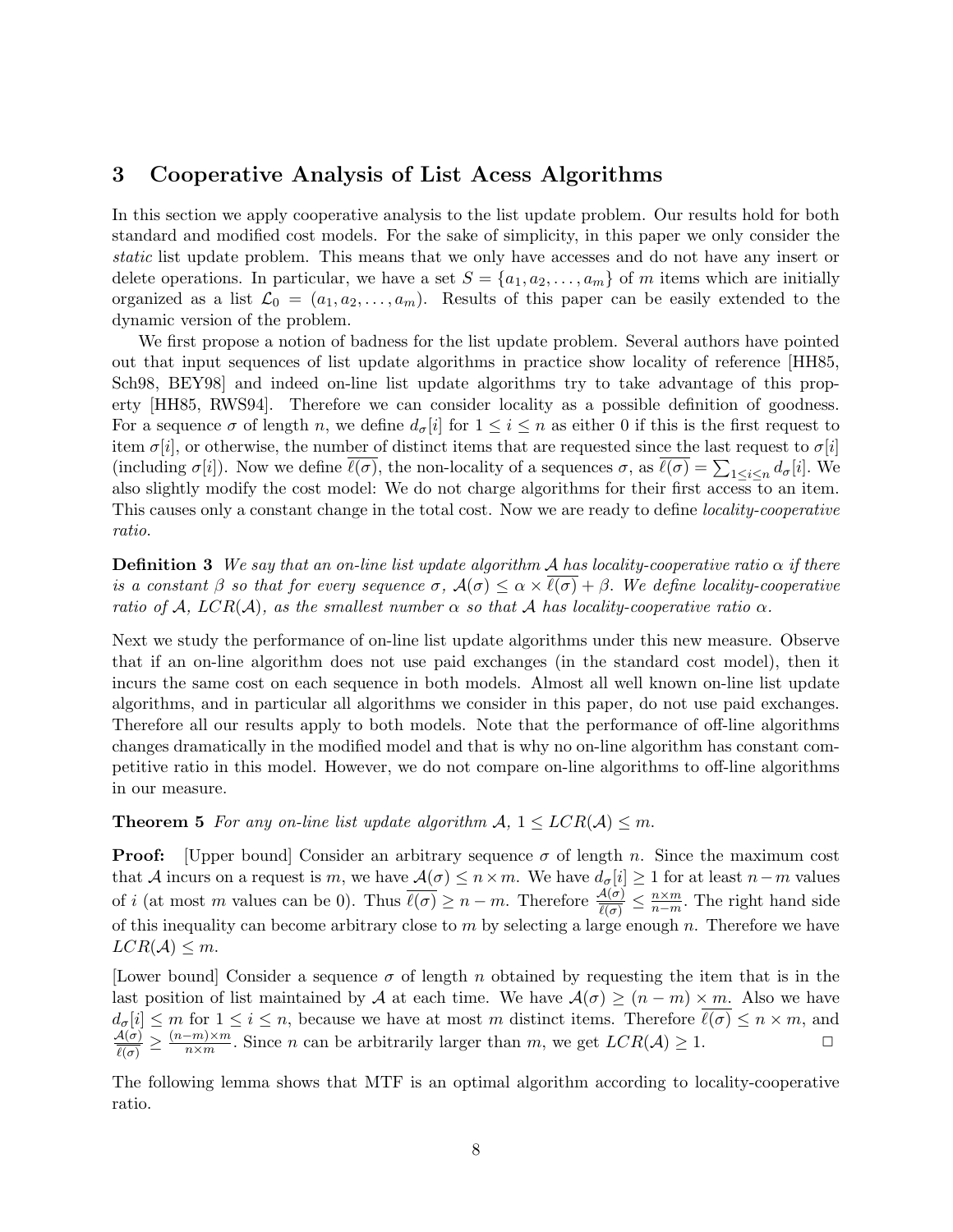Lemma 6  $LCR(MTF) = 1$ .

**Proof:** The cost of MTF on the  $i^{th}$  request of  $\sigma$  is  $d_{\sigma}[i]$ . Therefore  $MTF(\sigma) = \sum_{1 \leq i \leq n} d_{\sigma}[i] = \overline{\ell(\sigma)}$ and  $LCR(MTF) = 1.$ 

The following lemmas show that other well known list update algorithms do not have the optimal locality-cooperative ratio.

Lemma 7  $LCR(Transpose) \geq m/2$ .

**Proof:** Let  $\mathcal{L}_0 = (a_1, a_2, \dots, a_m)$  be the initial list. Consider a sequence  $\sigma$  of length n obtained by several repetitions of pattern  $a_ma_{m-1}$ . We have  $Transpose(\sigma) = (n-2) \times m$ . Also we have  $d_{\sigma}[i] = 0$  for  $1 \leq i \leq 2$  and  $d_{\sigma}[i] = 2$  for  $2 < i \leq n$ . Therefore  $\overline{\ell(\sigma)} = \sum_{i=3}^{n} 2 = (n-2) \times 2$ , and  $Transpose(\sigma) = (n-2) \times m$  and  $\overline{\ell}$  Since  $\sigma$  can be arbitrarily large we get  $LCP(T_{\text{max,meas}}) > m/2$ .  $\frac{(n-2)(n-2)}{\ell(\sigma)} = \frac{(n-2)\times m}{(n-2)\times 2} = m/2.$  Since  $\sigma$  can be arbitrarily long, we get  $LCR(Transpose) \geq m/2.$   $\Box$ 

**Lemma 8**  $LCR(FC) \geq \frac{m+1}{2} \approx m/2$ .

**Proof:** Let  $\mathcal{L}_0 = (a_1, a_2, \dots, a_m)$  be the initial list and n be an arbitrary integer. Consider the following sequence:  $\sigma = a_1^n a_2^n a_3^n \dots a_m^n$ . On serving  $\sigma$ , FC does not change the order of items in its list and incurs cost  $\sum_{i=1}^{l} (n-1) \times i = \frac{(n-1)m(m+1)}{2}$  $\frac{n(m+1)}{2}$ . We have  $\ell(\sigma) = (n-1) \times 1 + (n-1) \times 1 + \cdots$  $(n-1) \times 1 = (n-1) \times m$ . Therefore  $\frac{FC(\sigma)}{\ell(\sigma)} = \frac{(n-1)m(m+1)/2}{(n-1)m} = \frac{m+1}{2}$  $\frac{+1}{2}$ . Hence  $LCR(FC) \geq \frac{m+1}{2}$  $\frac{+1}{2}$ .  $\Box$ 

Albers introduced the algorithm Timestamp (TS) and showed that it has competitive ratio 2 in the standard cost model [Alb98]. After accessing an item  $a$ , TS inserts  $a$  in front of the first item b that is before a in the list and was requested at most once since the last request for a. If there is no such item  $b$ , or if this is the first access to  $a$ , TS does not reorganize the list.

# Lemma 9  $LCR(TS) \geq \frac{2m}{m+1} \approx 2$ .

**Proof:** Let  $\mathcal{L}_0 = (a_1, a_2, \dots, a_m)$  be the initial list and n be an arbitrary integer. Consider the sequence  $\sigma$  obtained by the repetition of the block  $a_m^2 a_{m-1}^2 \dots a_1^2 n$  times. Let B be an arbitrary block of  $\sigma$ . Each item a is accessed twice in B. TS does not move a after its first access in B, because each item has been accessed twice since the last access to a. After the second access, TS moves the item to the front of the list. Therefore each access is to the last item of the list and TS incurs a cost of  $m$  on each access. Considering the zero cost of first access to an item, we have  $TS(\sigma) = m \times m + (n-1) \times 2m \times m = m^2 + 2(n-1)m^2$ . Next we compute  $\overline{\ell(\sigma)}$ . The first and second access to a in block B contributes m and 1 to  $\ell(\sigma)$ , respectively. Considering the special case of the first block, we have  $\overline{\ell(\sigma)} = m + (n-1) \times m(m+1)$ . Therefore  $\frac{TS(\sigma)}{\ell(\sigma)} = \frac{m^2 + 2(n-1)m^2}{m + (n-1) \times m(m+1)}$ , which becomes arbitrarily close to  $\frac{2m}{m+1}$  as n grows.

Observe that the adaptive measure by virtue of its finer partition of the input space resulted in the separation of several of these strategies which are not separable under the classical model. This introduces a hierarchy of algorithms better reflecting the relative strengths of the strategies considered above. We can also extend the definition of the locality-cooperative ratio to randomized list update algorithms by considering their expected cost. A randomized list update algorithm  $\mathcal A$ has locality-cooperative ratio  $\alpha$  if there is a constant  $\beta$  so that the expected cost of  $\mathcal A$  on each sequence  $\sigma$ , denoted by  $E(\mathcal{A}(\sigma))$ , is at most  $\alpha \times \ell(\sigma) + \beta$ .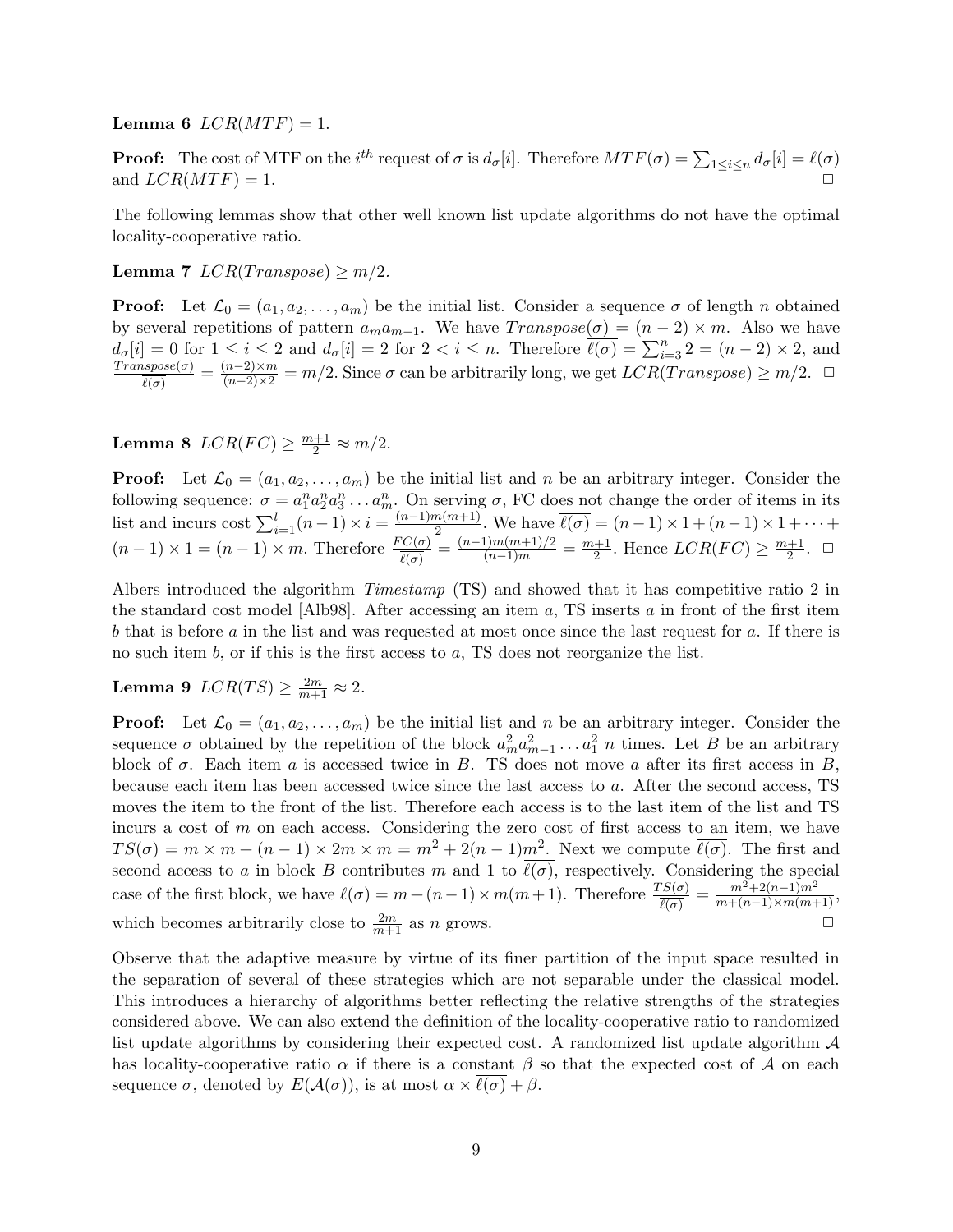In the next theorem we show that, surprisingly and quite remarkably, certain randomized algorithms which are superior to MTF in the standard model are not so in the adaptive case. Observe that in the competitive ratio model a deterministic algorithm must serve a pathological, rare worst case even if at the expense of a more common but not critical case, while a randomized algorithm can hedge between the two cases, hence in the classical model the randomized algorithm is superior to the deterministic one. In contrast, in the adaptive model the rare worst case has a larger badness measure if it is pathological, leading to a larger denominator. Hence such a cases can safely be ignored, with a resulting overall increase in the measured quality of the algorithm. The algorithm Bit, introduced by Reingold and Westbrook [RW90], is a simple randomized algorithm that achieves competitive ratio 1.75 in the standard cost model, thus beating any deterministic algorithm. Bit considers a bit  $b(a)$  for each item a and initializes these bits uniformly and independently at random. Upon an access to a, it first complement  $b(a)$ , then if  $b(a) = 0$  it moves a to the front, otherwise it does nothing.

# **Theorem 6**  $LCR(Bit) \ge \frac{3m+1}{2m+2} \approx 3/2$ .

**Proof:** Let  $\mathcal{L}_0 = (a_1, a_2, \dots, a_m)$  be the initial list and n be an arbitrary integer. Consider the sequence  $\sigma = \{a_m^2 a_{m-1}^2 \dots a_1^2\}^n$ . Let  $\sigma_i$  and  $\sigma_{i+1}$  be two consecutive accesses to a. After two consecutive accesses to each item, it will be moved to the front of the list with probability 1. Therefore a is in the last position of the list maintained by Bit at the time of request  $\sigma_i$  and Bit incurs cost m on this request. After this request, Bit moves a to the front of the list if and only if  $b(a)$  is initialized to 1. Since  $b(a)$  is initialized uniformly and independently at random, this will happen with probability 1/2. Therefore the expected cost of Bit on  $\sigma_{i+1}$  is  $\frac{1}{2}(m+1)$  and the expected cost of Bit on  $\sigma$  is  $m(\frac{m+1}{2})$  $\frac{+1}{2}$ ) + (n - 1) × m(m +  $\frac{m+1}{2}$  $\frac{+1}{2}$ ). We have  $\ell(\sigma) = m + (n - 1) \times m(m + 1)$ . Therefore  $\frac{Bit(\sigma)}{\ell(\sigma)} = \frac{m(\frac{m+1}{2})+(n-1)\times m(m+\frac{m+1}{2})}{m+(n-1)\times m(m+1)}$ , which becomes arbitrary close to  $\frac{3m+1}{2m+2}$  as n grows.  $\Box$ 

## 4 Conclusions

We propose cooperative analysis as a new framework for the analysis of on-line algorithms and apply it to paging and list update problems. This model gives promising results when applied to two well known on-line problems, paging and list update. The plurality of results shows that the new model is effective in that we can readily analyze well known strategies. Using a finer, more natural measure we separated paging and list update algorithms which were otherwise undistinguishable under the classical model. We showed that, surprisingly, certain randomized algorithms which are superior to MTF in the classical model are not so in the adaptive case. This confirms that the ability of the on-line adaptive algorithm to ignore pathological worst cases can lead to algorithms that are more efficient in practice. We obtained a hierarchy of strategies.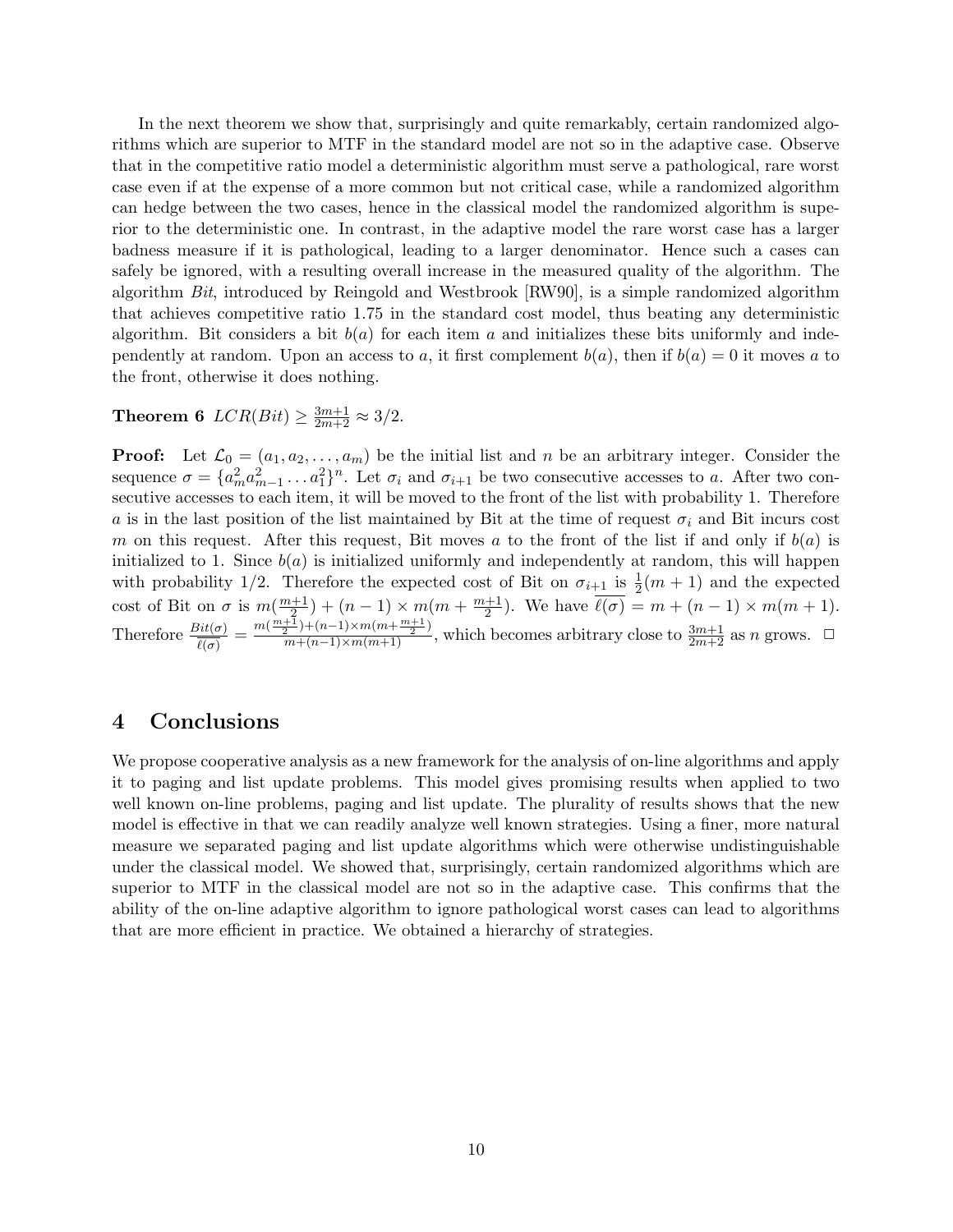## References

- [ADLO07] S. Angelopoulos, R. Dorrigiv, and A. López-Ortiz. On the separation and equivalence of paging strategies. In Proceedings of the 18th ACM-SIAM Symposium on Discrete Algorithms (SODA '07), 2007. To appear.
- [AFG05] S. Albers, L. M. Favrholdt, and O. Giel. On paging with locality of reference. *Journal* of Computer and System Sciences, 70(2):145–175, 2005.
- [Alb98] S. Albers. Improved randomized on-line algorithms for the list update problem. SIAM Journal on Computing, 27(3):682–693, June 1998.
- [BDB94] S. Ben-David and A. Borodin. A new measure for the study of on-line algorithms. Algorithmica, 11:73–91, 1994.
- [BEL06] J. Boyar, M. R. Ehmsen, and K. S. Larsen. Theoretical evidence for the superiority of LRU-2 over LRU for the paging problem. In Proceedings of the 4th Workshop on Approximation and Online Algorithms (WAOA '06), 2006. to appear.
- [BEY97] R. Bachrach and R. El-Yaniv. Online list accessing algorithms and their applications: Recent empirical evidence. In Proceedings of the 8th Annual ACM-SIAM Symposium on Discrete Algorithms (SODA '97), pages 53–62, 1997.
- [BEY98] A. Borodin and R. El-Yaniv. Online Computation and Competitive Analysis. Cambridge University Press, 1998.
- [BF03] J. Boyar and L. M. Favrholdt. The relative worst order ratio for on-line algorithms. In Proceedings of the 5th Italian Conference on Algorithms and Complexity, 2003.
- [BFL05] J. Boyar, L. M. Favrholdt, and K. S. Larsen. The relative worst order ratio applied to paging. In Proceedings of the 16th ACM-SIAM Symposium on Discrete Algorithms (SODA '05), pages 718–727, 2005.
- [BIRS95a] A. Borodin, S. Irani, P. Raghavan, and B. Schieber. Competitive paging with locality of reference. Journal of Computer and System Sciences, 50:244–258, 1995.
- [BIRS95b] A. Borodin, S. Irani, P. Raghavan, and Baruch Schieber. Competitive paging with locality of reference. Journal of Computer and System Sciences, 50:244–258, 1995.
- [DLO05] R. Dorrigiv and A. López-Ortiz. A survey of performance measures for on-line algorithms. SIGACT News (ACM Special Interest Group on Automata and Computability Theory), 36(3):67–81, September 2005.
- [DLO06] R. Dorrigiv and A. López-Ortiz. Cooperative ratio for online packet switching, 2006. manuscript.
- [FKL+91] A. Fiat, R. M. Karp, M. Luby, L. A. McGeoch, D. D. Sleator, and N. E. Young. Competitive paging algorithms. Journal of Algorithms, 12:685–699, 1991.
- [HH85] J. H. Hester and D. S. Hirschberg. Self-organizing linear search. ACM Computing Surveys, 17(3):295, September 1985.